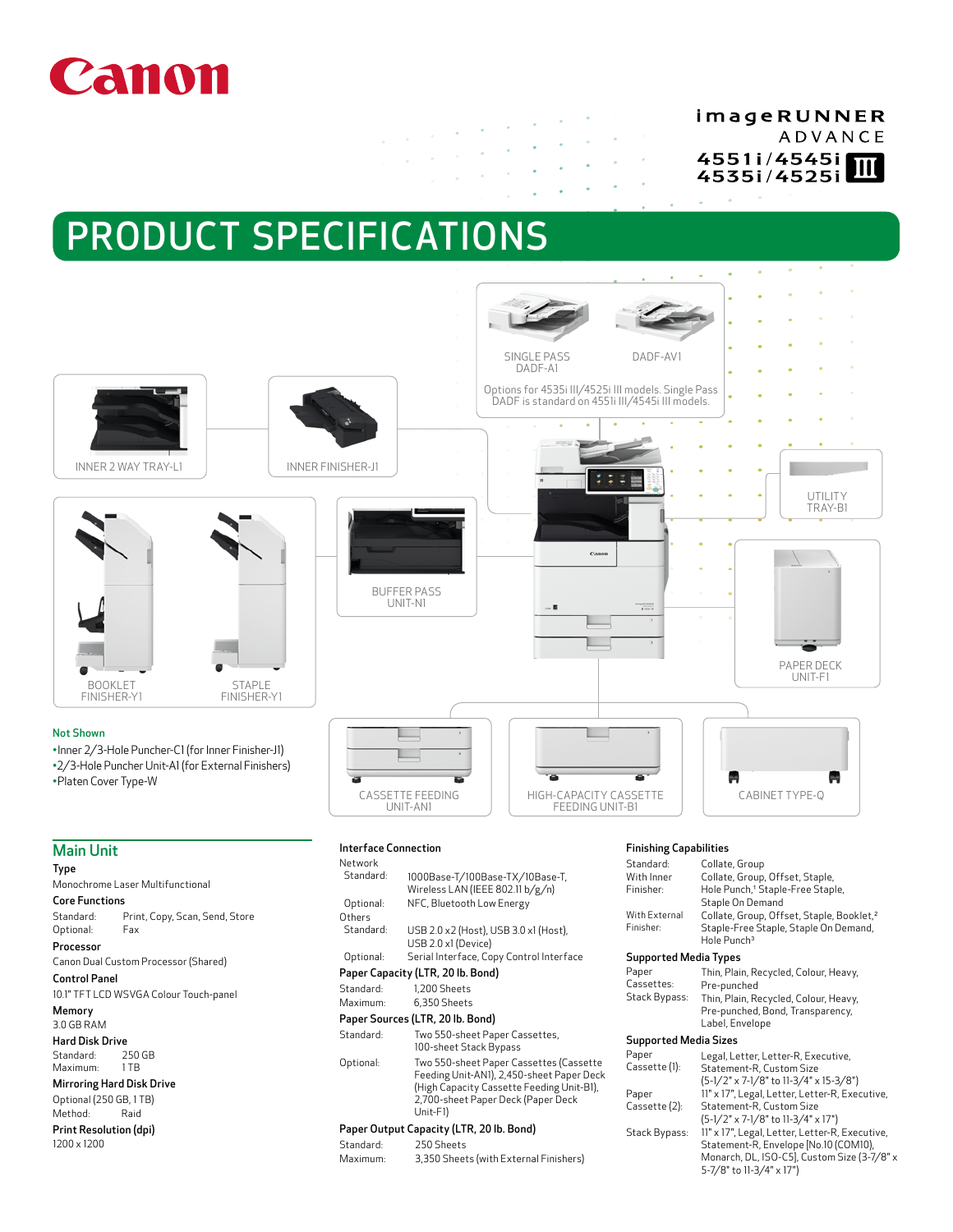### Supported Media Weights

Paper Cassettes:16 lb. Bond to 34 lb. Bond (60 to 128 g/m2 ) Stack Bypass: 14 lb. Bond to 80 lb. Cover (52 to 220 g/m2 ) Duplexing: 16 lb. Bond to 28 lb. Bond (60 to 105 g/m2 )

### Warm-up Time

From Power On: Approx. 24 Seconds<sup>4</sup> From Sleep Mode: Approx. 10 Seconds<sup>5</sup> Quick Startup Mode: Approx. 4 Seconds<sup>6</sup>

Dimensions (W x D x H) 23-1/8" x 29-1/8" x 47" (587 mm x 740 mm x 1,193 mm)<sup>7</sup>

# Installation Space (W x D)

Basic [With DADF (Stack Bypass and Cassette Drawers Open)]: 35" x 46-1/2" (889 mm x 1,182 mm) Fully Configured [With ADF+Paper Deck Unit-F1+ Booklet Finisher-Y1 (Cassette Drawers Open)]: 71-3/8" x 50-3/8" (1,811 mm x 1,280 mm)

# Weight

Approx. 240.3 lb. (109 kg)<sup>8</sup>

### Print Specifications

# Print Speed

| .          |                                                                                                      |
|------------|------------------------------------------------------------------------------------------------------|
| 4551i III: | Up to 51 ppm (Letter); Up to 37 ppm<br>(Letter-R); Up to 25 ppm (Legal);<br>Up to 25 ppm (11" x 17") |
| 4545illl:  | Up to 45 ppm (Letter); Up to 32 ppm<br>(Letter-R); Up to 25 ppm (Legal);<br>Up to 22 ppm (11" x 17") |
| 4535illl:  | Up to 35 ppm (Letter); Up to 32 ppm<br>(Letter-R); Up to 25 ppm (Legal);<br>Up to 22 ppm (11" x 17") |
| 4525i III: | Up to 25 ppm (Letter); Up to 17 ppm<br>(Letter-R); Up to 13 ppm (Legal); Up to<br>15 ppm (11" x 17") |

Print Resolution (dpi) 1200 x 1200

# Standard Page Description Languages

UFR III, PCL®6, Adobe® PS® 3

# Direct Print

Available from USB, Advanced Box, Remote UI, and Web Access<sup>9</sup>

Supported File Types for Direct Print PDF, TIFF, JPEG, EPS, XPS

### Printing from Mobile Devices and Cloud-based Services

A range of software and MEAP-based solutions are available to provide printing from mobile devices or Internet-connected devices and cloud-based services depending on your requirements.

### Fonts

| PCL fonts: | 93 Roman, 10 Bitmap fonts, 2 OCR fonts,<br>Andalé Mono WT J/K/S/T (Japanese,<br>Korean, Simplified and Traditional Chinese), <sup>10</sup><br>Barcode Fonts <sup>11</sup> |
|------------|---------------------------------------------------------------------------------------------------------------------------------------------------------------------------|
|            |                                                                                                                                                                           |
| PS fonts:  | 136 Roman                                                                                                                                                                 |
|            |                                                                                                                                                                           |

**Operating System<sup>12</sup>** Windows Server 2008/Windows® 7/Server 2008 R2/Server 2012/Windows 8.1/Server 2012 R2/Windows 10/Server 2016, MAC OS X (10.9 or later) PCL: Windows Server 2008/Windows 7/Server 2008 R2/Server 2012/Server 2012 R2/ Windows 10/Server 2016 PS: Windows Server 2008/Windows 7/Server 2008 R2/Server 2012/Windows 8.1/Server 2012 R2/Windows 10/Server 2016, MAC OS X (10.9 or later) PPD: MAC OS X (10.3.9 or later), Windows 7/ Windows 8/Windows 8.1/Windows 10

### Print Features

Suspend Job Timeout, Subset Finishing (PS only), Profile Settings, Secured Print, Forced Hold Printing, Watermark, Header/Footer, Page Layout, Two-sided Printing, Collating, Booklet Printing, Grouping, Mixed Paper Sizes/Orientations, Offsetting, Front/Back Covers, Toner Reduction, Poster Printing

# Copy Specifications

Copy Speed

| 4551i III: | Up to 51 ppm (Letter); Up to 37 ppm<br>(Letter-R); Up to 25 ppm (Legal);<br>Up to 25 ppm (11" x 17") |
|------------|------------------------------------------------------------------------------------------------------|
| 4545ill    | Up to 45 ppm (Letter); Up to 32 ppm<br>(Letter-R); Up to 25 ppm (Legal);<br>Up to 22 ppm (11" x 17") |
| 4535i III: | Up to 35 ppm (Letter); Up to 32 ppm<br>(Letter-R); Up to 25 ppm (Legal);<br>Up to 22 ppm (11" x 17") |
| 4525illl:  | Up to 25 ppm (Letter); Up to 17 ppm<br>(Letter-R); Up to 13 ppm (Legal); Up to<br>15 ppm (11" x 17") |
|            | First-Copy-Out Time (Letter)                                                                         |
| 4551i III: | As fast as 3.7 seconds                                                                               |
| 4545ill    | As fast as 3.8 seconds                                                                               |
| 4535i III: | As fast as 3.8 seconds                                                                               |
| 4525i III: | As fast as 5.2 seconds                                                                               |

### Copy Resolution (dpi)

Reading: Up to 600 x 600<br>Printing: 1200 x 1200 1200 x 1200

Multiple Copies

# Up to 9,999 Copies

Copy Exposure

Automatic or Manual (9 Levels)

Magnification

25%-400% (1% Increments)

Preset Reductions

### 25%, 50%, 64%, 73%, 78%

Preset Enlargements

121%, 129%, 200%, 400%

### Basic Copy Features

Preset Reduction/Enlargement Ratios by Area, Paper Setting, Previous Settings, Favorite Settings, Finishing, Two-Sided, Density Adjustment, Original Type Selection, Interrupt Mode, Setting Confirmation/Cancel

### Special Copy Features

Book to Two Pages, Two-sided Original, Finishing, Booklet, Job Build, N on 1, Add Cover, Insert Sheets, Different-size Originals, Density Adjustment, Original Type Selection, Transparency Cover Sheets, Page Numbering, Copy Set Numbering, Sharpness, Erase Frame, Secure Watermark, Print Date, Shift, Gutter, Print & Check, Negative/Positive, Repeat Images, Merge Job Blocks, Job Done Notice, Mirror Image, Store in Mail Box, Superimpose Image, Copy ID Card, Detect Feeder Multi Sheet Feed, Free Size Original

# Scan Specifications

### Type

- 4551i III/4545i III: Standard Single Pass Duplexing Automatic Document Feeder
- 4535i III/4525i III: Optional Single Pass Duplexing Automatic Document Feeder or Duplexing Automatic Document Feeder or Platen Cover

### Document Feeder Paper Capacity

Single Pass DADF-A1: 150 Sheets (20 lb. Bond) DADF-AV1: 100 Sheets (20 lb. Bond)

# Document Feeder Supported Media Sizes

11" x 17", Legal, Letter, Letter-R, Statement, Statement-R

### Document Feeder Supported Media Weights

| Single Pass DADF-A1 |                               |
|---------------------|-------------------------------|
| <b>BW</b> Original: | 13 lb. Bond to 58 lb. Cover   |
|                     | (50 to 157 g/m <sup>2</sup> ) |
| Colour Original:    | 17 lb. Bond to 58 lb. Cover   |
|                     | (64 to 157 g/m <sup>2</sup> ) |
| DADF-AV1            |                               |
| <b>BW Original:</b> | 13 lb. Bond to 34 lb. Bond    |
|                     | (50 to 128 g/m <sup>2</sup> ) |
| Colour Original:    | 17 lb. Bond to 34 lb. Bond    |
|                     | (64 to 128 g/m <sup>2</sup> ) |

# Platen Acceptable Originals

Sheet, Book, 3-Dimensional Objects [Height: Up to 2" (50mm); Up to 4.4 lb. (2 kg)]

# Platen Supported Media Size

Max. scanning size: 11-3/4" x 17" (297 x 431.8 mm)

# Pull Scan

Colour Network ScanGear2 for both Twain and WIA Supported OS: Windows 7/8.1/10 Windows Server 2008/Server 2008 R2/ Server 2012/Server 2012 R2/Server 2016

### Scan Resolution (dpi)

600 x 600, 400 x 400, 300 x 300, 200 x 400, 200 x 200, 200 x 100, 150 x 150, 100 x 100

### Scan to Mobile Devices and Cloud-based Services

A range of solutions is available to provide scanning to mobile devices and cloud-based services depending on your requirements.

### Scan Speed (Letter)

Single Pass DADF-A1 Single-sided Scanning BW: 80 ipm (300 dpi)/80 ipm (600 dpi) Colour: 80 ipm (300 dpi) Double-sided Scanning BW: 160 ipm (300 dpi)/150 ipm (600 dpi) Colour: 160 ipm (300 dpi) DADF-AV1 Single-sided Scanning

BW: 70 ipm (300 dpi)/51 ipm (600 dpi) Colour: 70 ipm (300 dpi) Double-sided Scanning BW: 35 ipm (300 dpi)/25.5 ipm (600 dpi)

Colour: 35 ipm (300 dpi)

# Send Specifications

### Destination

Email/Internet Fax (SMTP), SMB v3.0, FTP, WebDAV, Mail Box, Super G3 Fax (Optional), IP Fax (Optional)

### Colour Mode

Automatic-Colour Select (Full Colour/Greyscale), Automatic-Colour Select (Full Colour/Black-and-White), Full Colour, Greyscale, and Black-and-White

### Address Book

LDAP (2,000)/Local (1,600)/Speed dial (200)

# Send Resolution (dpi)

600 x 600, 400 x 400, 300 x 300, 200 x 400, 200 x 200, 200 x 100, 150 x 150, 100 x 100

### Communication Protocol

| File:  | FTP (TCP/IP), SMB v3.0, WebDAV |
|--------|--------------------------------|
| Email: | SMTP POP3                      |

# File Format

| Standard: | TIFF, JPEG, PDF Device Signature           |
|-----------|--------------------------------------------|
|           | (Encrypted, Compact, Searchable,           |
|           | Apply Policy, Optimize for Web, PDF A/1-b, |
|           | Device Signature), XPS (Device Signature,  |
|           | Compact, Searchable), Office Open XML      |
|           | (PowerPoint®, Word)                        |
| Optional: | PDF (User Signature, Trace & Smooth), XPS  |
|           | (User Signature)                           |

### Universal Send Features

Original Type Selection,Two-sided Original, Book to Two Pages, Different-size Originals, Density Adjustment, Sharpness, Copy Ratio, Erase Frame, Job Build, Delayed Send, Preview, Job Done Notice, File Name, Subject/Message, Reply-to, Email Priority, TX Report, Original Content Orientation, Skip Blank Originals, Detect Feeder Multi Sheet Feed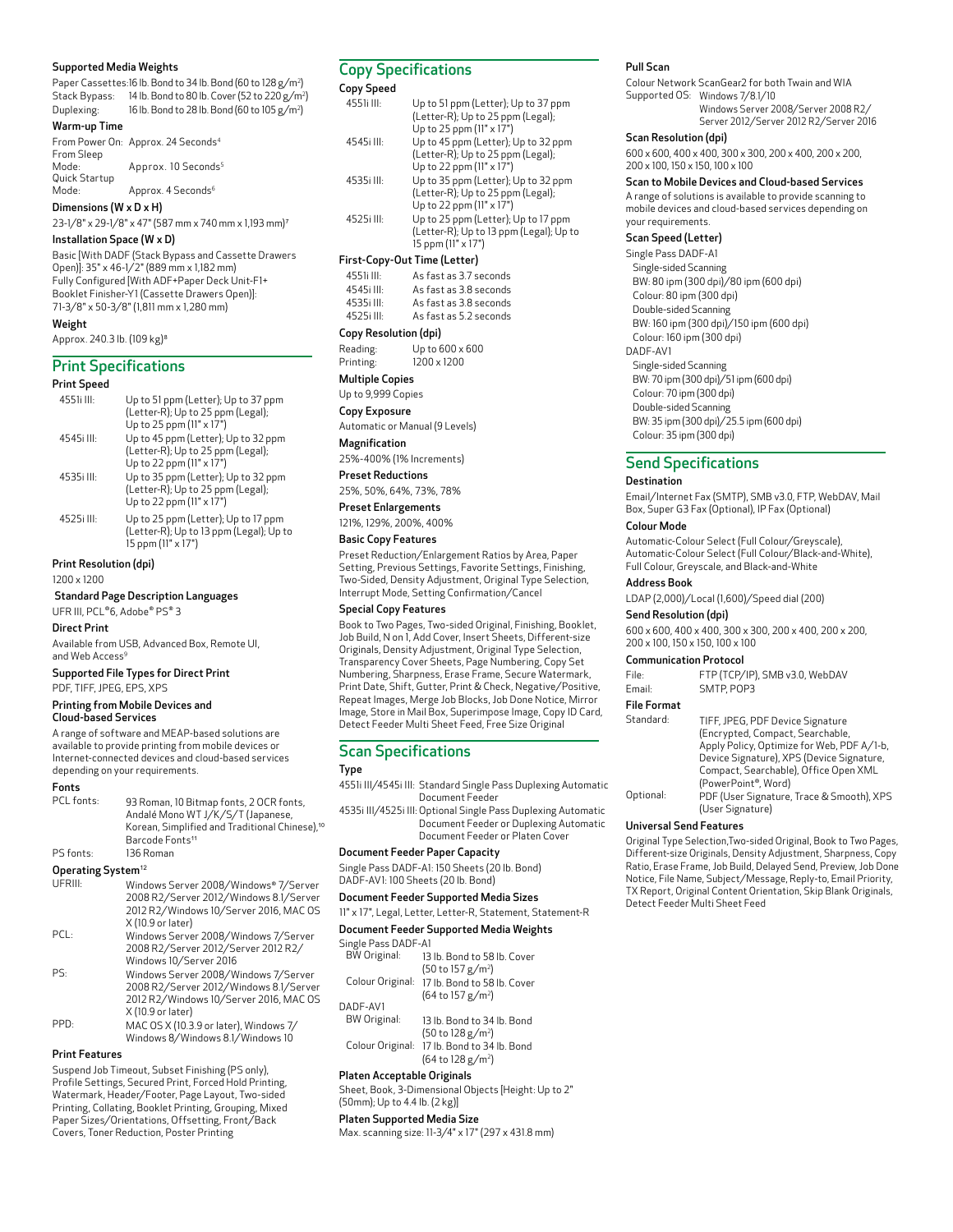### Fax Specifications (Optional)

Maximum Number of Connection Lines

### 4 Modem Speed

Super G3: 33.6 Kbps G3: 14.4 Kbps

Compression Method MH, MR, MMR, JBIG

Resolution (dpi)

400 x 400, 200 x 400, 200 x 200, 200 x 100 Sending/Recording Size

Statement-R to 11" x 17"

Fax Memory

Up to 30,000 Pages Speed Dials

Max. 200

Group Dials/Destinations Max. 199 Dials

Sequential Broadcast

Max. 256 Addresses Memory Backup

Yes

### Fax Features

Original Type Selection, Two-sided Original, Book to Two Pages, Different-size Originals, Density for Scanning, Sharpness, Copy Ratio, Erase Frame, Job Build, Sender's Name (TTI), Select Line, Selecting the Telephone Line, Direct Send, Delayed Send, Preview, Job Done Notice, TX Report, Detect Feeder Multi Sheet Feed

# Store Specifications

Mail Box (Number Supported) 100 User In-boxes, 1 Memory RX In-box, 50 Confidential Fax In-boxes, 30,000 Maximum Pages Stored

### Advanced Box

Communication Protocol: SMB or WebDAV Supported<br>Client PC: Windows (Windows 7/8.1/10) Concurrent Connections (Max.) SMB: 64 WebDAV: 3 (Active Sessions)

# Advanced Box Available Disk Space

Approx. 16 GB (Standard HDD) Approx. 480 GB (1 TB HDD)

### Advanced Box Features

Authentication for Advanced Box Log-in, Sort Function, Printing a PDF File with a Password

Memory Media Standard: USB

# Security Specifications

# Authentication

Standard: Universal Login Manager, uniFLOW Online Express,13 User Authentication, Department ID Authentication, Access Management System, Device and Function Level Log-in Optional: uniFLOW Data Standard: Trusted Platform Module (TPM), Hard Disk Password Lock, Hard Disk Drive Erase, Mail Box Password Protection, Hard Disk Drive Encryption (FIPS140-2 Validated), Verify System at Startup,<br>McAfee Embedded Control<sup>20</sup> Optional: Hard Disk Drive Mirroring, Hard Disk Drive removal, IEEE 2600.2 Common Criteria Certification, Data Loss Prevention (Requires uniFLOW) Network<br>Standard: Encrypted Secure Print, IP/Mac

Address Filtering, IPsec, TLS Encrypted Communication, SNMP V3.0, IEEE 802.1X, IPv6, SMTP Authentication, POP Authentication before SMTP, S/MIME, SIEM Integration

### Document

Standard: Secure Watermark, Secure Print, Forced Hold Printing, Adobe LiveCycle Rights Management ES2.5 Integration, Encrypted PDF, Encrypted Secure Print, Device Signatures Optional: User Signatures, Document Scan Lock

# Environmental Specifications

## Operating Environment

Temperature: 50 to 86°F<br>Humidity: 20 to 80% 20 to 80% RH (Relative Humidity)

# Power Requirements

4551i III: 120-127 V AC, 60 Hz, 10.4A 4545i III/4535i III:120-127 V AC, 60 Hz, 9.3A 4525i III: 120-127 V AC, 60 Hz, 7A

# Plug (Main Unit)

# NEMA 5-15P

Power Consumption Maximum: Approx. 1,500 W Standby: Approx. 38 W<sup>14</sup> Sleep Mode: Approx. 0.9 W<sup>15</sup> Typical Electricity Consumption (TEC) Rating21: 4551i III: 0.70 kWh 4545i III: 0.62 kWh 4535i III: 0.52 kWh 4525i III: 0.52 kWh

# **Standards**

ENERGY STAR® Certified

# **Consumables**

Toner

# GPR-57 Toner BK

Toner Yield (Estimated @ 6% Coverage)

# Black: 42,100 Images

# Paper Supply Options

|                                         | CASSETTE FEEDING UNIT-AN1                                                      |
|-----------------------------------------|--------------------------------------------------------------------------------|
| Paper                                   | 550 sheets x 2 Cassettes                                                       |
| Capacity:                               | [20 lb. Bond $(80 g/m^2)$ ]                                                    |
| Paper Type:                             | Thin, Plain, Recycled, Colour, Heavy,                                          |
|                                         | Pre-punched                                                                    |
| Paper Size:                             | 11" x 17", Legal, Letter, Letter-R, Executive,                                 |
|                                         | Statement-R, and Custom Size                                                   |
|                                         | [5-1/2" x 7-1/8" to 11-3/4" x 17"<br>(139.7 x 182.0 to 297.0 x 431.8 mm)]      |
| Paper Weight:                           | 16 lb. Bond to 34 lb. Bond (60 to 128 g/m <sup>2</sup> )                       |
| Power Source:                           | From the Main Unit                                                             |
| Dimensions                              | 22-1/4" x 25-5/8" x 9-3/4"                                                     |
| $(W \times D \times H)$ :               | (565 mm x 650 mm x 248 mm)                                                     |
| Weight:                                 | 51.8 lb. (23.5 kg)                                                             |
|                                         | HIGH CAPACITY CASSETTE FEEDING UNIT-B1                                         |
| Paper                                   | 2,450 sheets [20 lb. Bond (80 g/m <sup>2</sup> )]                              |
| Capacity:                               |                                                                                |
| Paper Type:                             | Thin, Plain, Recycled, Colour, Heavy,                                          |
|                                         | Pre-punched                                                                    |
| Paper Size:                             | Letter                                                                         |
| Paper Weight:<br>Power Source:          | 16 lb. Bond to 34 lb. Bond (60 to 128 g/m <sup>2</sup> )<br>From the Main Unit |
| Dimensions                              | 22-1/4" x 25-5/8" x 9-3/4"                                                     |
| $(W \times D \times H)$ :               | (565 mm x 650 mm x 248 mm)                                                     |
| Weight:                                 | 61.7 lb. (28 kg)                                                               |
|                                         | <b>PAPER DECK UNIT-F1 (</b> Attached to the Main Unit)                         |
| Paper                                   | 2,700 Sheets [20 lb. Bond (80 g/m <sup>2</sup> )]                              |
| Capacity:                               |                                                                                |
| Paper Type:                             | Thin, Plain, Recycled, Colour, Heavy,                                          |
|                                         | Pre-punched                                                                    |
| Paper Size:                             | Letter                                                                         |
| Paper Weight:                           | 16 lb. Bond to 34 lb. Bond                                                     |
|                                         | $(60 \text{ to } 128 \text{ g/m}^2)$                                           |
| Power Source:                           | From the Main Unit                                                             |
| Dimensions<br>$(W \times D \times H)$ : | 13-1/2" x 24-7/8" x 17-3/8"                                                    |
| Weight:                                 | (344 mm x 630 mm x 440 mm)<br>68.3 lb. (31 kg)                                 |
|                                         |                                                                                |

# Output Options INNER 2-WAY TRAY-L1

Number of Trays: Total Output Capacity (Letter, 20 lb. Bond)<br>Upper Tray:<sup>16</sup> 100 Sheets Upper Tray:<sup>16</sup> Lower Tray:<sup>16</sup> 250 Sheets<br>Paper Weight 14 lb. Bond t 14 lb. Bond to 80 lb. Cover (52 to 220 g/m2 ) Paper Size (Standard): 11" x 17", Legal, Letter, Letter-R, Executive, Statement-R, Envelope [No.10 (COM10), Monarch, DL, ISO-C5], Custom Size (3-7/8" x 5-7/8" to 11-3/4" x 17") Weight: 1.7 lb (0.77 kg) INNER FINISHER-J1 Number of Trays: 2 Top<sup>'</sup>Tray Capacity: 16 Letter/Statement-R/Executive, 11" x 17"/ Legal/Letter-R (45 Sheets) Lower Tray Capacity:<sup>16</sup> Letter/Statement-R/Executive (500 Sheets), 11" x 17"/Legal/ Letter-R (250 Sheets) Paper Weight: 14 lb. Bond to 80 lb. Cover (52 to 220 g/m2 ) Staple Position: Corner, Double Staple Capacity Corner Staple and Double Staple Letter/<br>Executive: 50 Sheets (14 to 24 lb. Bond) 11" x 17"/Legal/ 30 Sheets (14 to 24 lb. Bond) Staple-Free Staple: 11"x17"/Letter: 5 Sheets [14 to 17 lb. Bond ((52 to 64 g/m2 )] 4 Sheets [17.3 to 21.7 lb. Bond (65 to 81.4 g/m2 )] 3 Sheets [21.7 to 28 lb. Bond (81.5 to 105 g/m2 )] Staple On Demand: 40 Sheets [20 lb. Bond (80 g/m2 )] Power Source: From the Main Unit<br>Weight: Approx. 16.1 lb (7.3 k Approx. 16.1 lb (7.3 kg) STAPLE FINISHER-Y1 (Requires Buffer Pass-N1) Number of Trays: 2 Top Tray Capacity:<sup>16</sup> Letter/Executive/Statement-R (250 Sheets), 11" x 17"/Legal/ Letter-R (125 Sheets) Lower Tray Capacity:<sup>16</sup> Letter/Executive/Statement-R (3,000 Sheets), 11" x 17"/Legal/Letter-R (1,500 Sheets) Paper Weight Top Tray: 14 lb. Bond to 80 lb. Cover (52 to 220 g/m2 ) Lower Tray: 14 lb. Bond to 80 lb. Cover (52 to 220 g/m2 ) Staple Position: Corner, Double Staple Capacity Corner Staple and Double Staple Letter/<br>Executive: Executive: 50 Sheets [24 lb. Bond (90 g/m2 )] --<br>11" x 17"/Legal/<br>Letter-R: Letter-R: 30 Sheets [24 lb. Bond (90 g/m2 )] Staple-Free Staple 11"x17"/Letter: 5 Sheets [14 to 17 lb. Bond ((52 to 64 g/m2 )] 4 Sheets [17.3 to 21.7 lb. Bond (65 to 81.4 g/m2 )] 3 Sheets [21.7 to 28 lb. Bond (81.5 to 105 g/m2 )] Staple On Demand: 50 Sheets [24 lb. Bond (90 g/m2 )] Power Source: From the Main Unit Dimensions  $(W \times D \times H)$ : 25-1/8" x 24-1/2" x 45" (637 mm x 623 mm x 1,142 mm) Weight: Approx. 68.3 lb (31 kg)